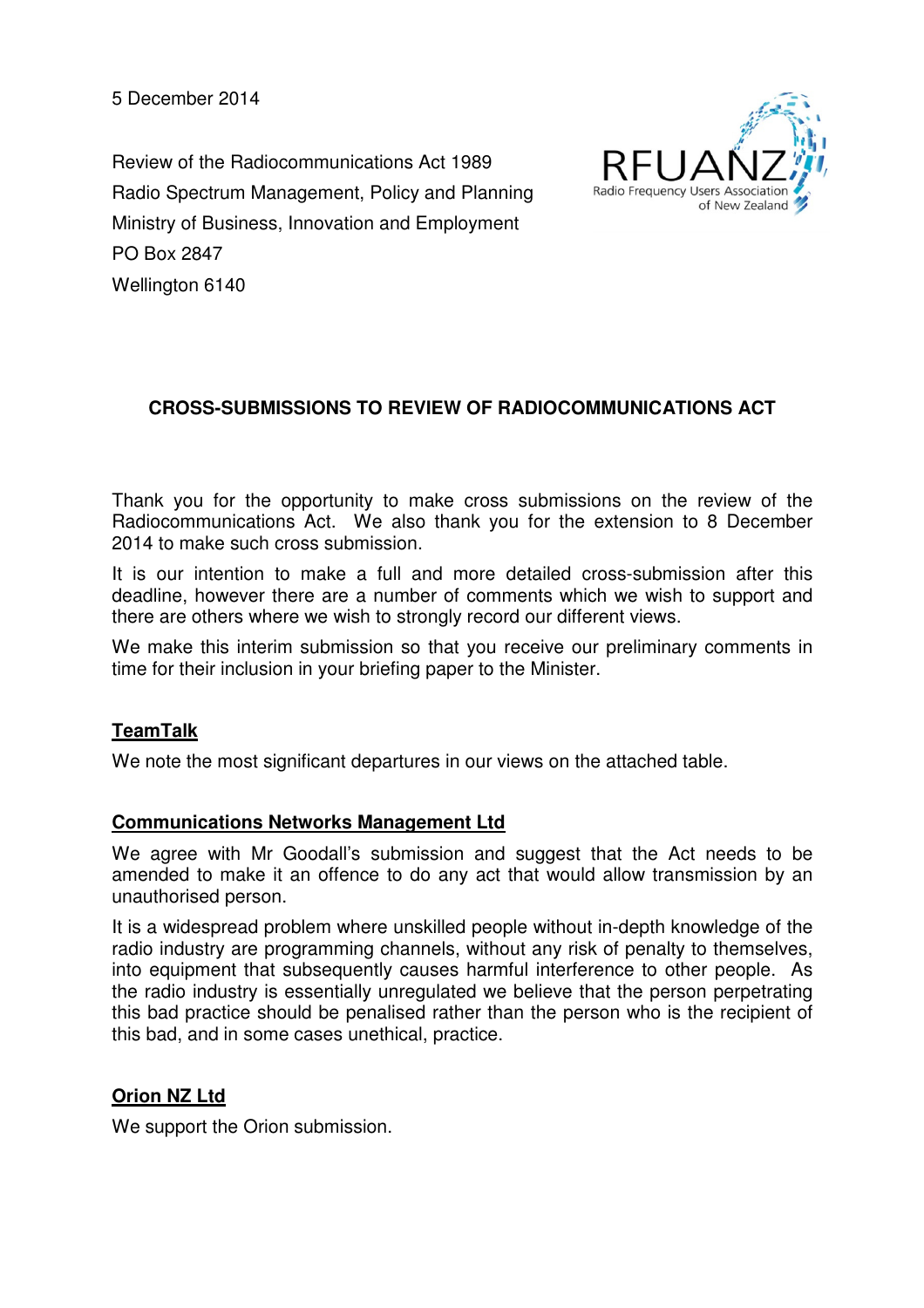#### **Note**

In regard to tenure of radio licences and the provisions for five-year notification of proposed termination: if licences are to be revoked we think some consideration should be given to the idea of an annually new renewable licence but each renewal giving the licensee the right to use that licence for at least a further five years. We note Orion's comment that the useful life of equipment is greater than five years and we would support a longer period that might possibly be related to the relevant tax depreciation rates. f equipment is greater than five years and<br>yht possibly be related to the relevant tax<br>our views on the attached table<br>licensed under the Administrative Radio<br>to the Management Rights Regime. The

## **Telco 2**

We note the most significant departures in our views on the attached table

## **Wayne Wedderspoon**

We do not support his view that services licensed under the Administrative Radio Licensing Regime should be transitioned to the Management Rights R Management Rights regime, while providing security for large-scale network operators, has also been shown to create flexibility for them as technological changes occur. We believe the security required by network operators in the Administrative Licensing regime can be provided by other means than than Management Rights. Further, to make changes in already heavily used frequency bands would be unnecessarily disruptive and expensive.

We note the most significant departures in our views on the attached table but otherwise support his response to question 12, 25, and 70.

Yours faithfully

Bruce Hevely

Bruce Harding Chairman Radio Frequency Users Association New Zealand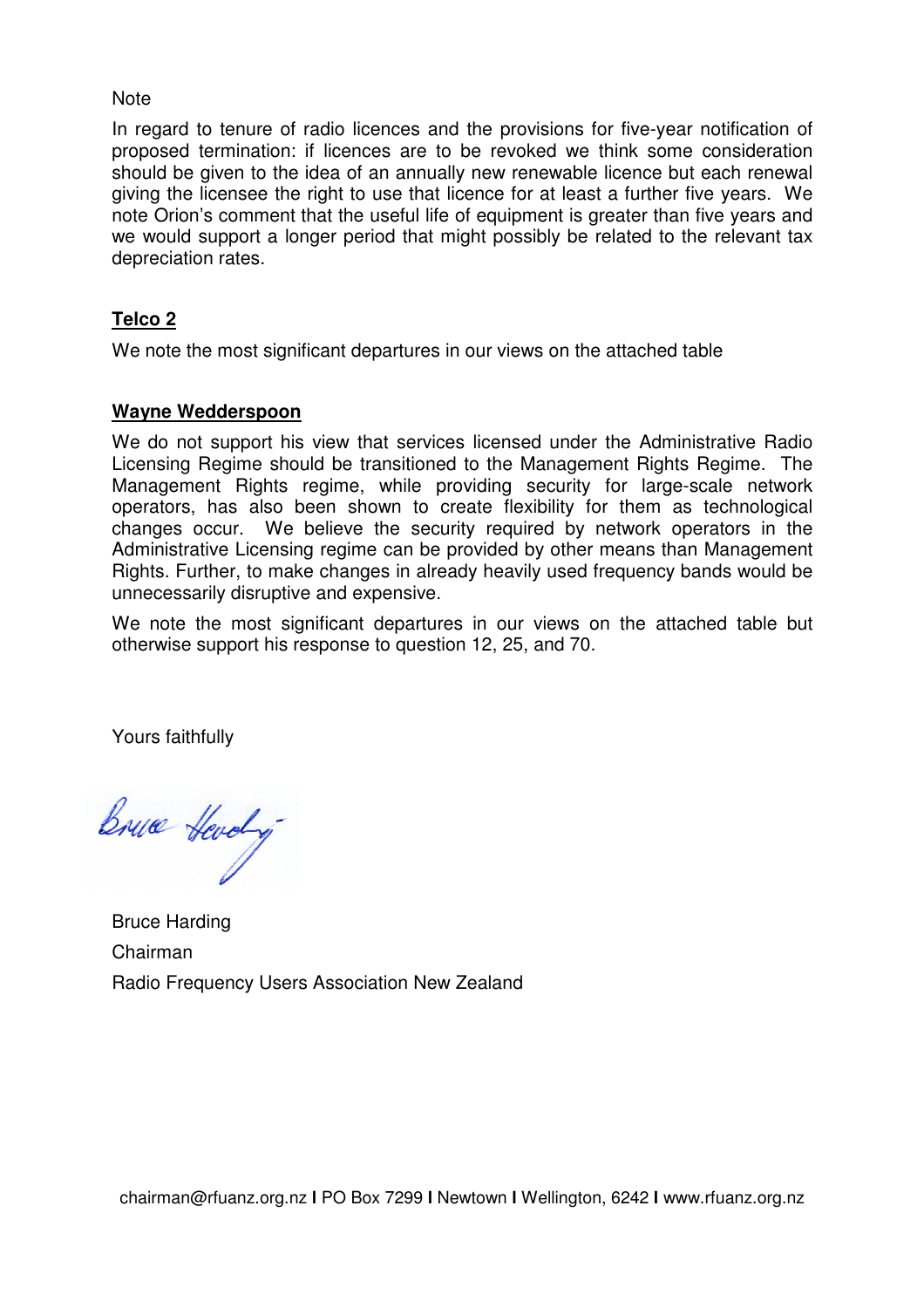# Cross-submission Response Comments where RFUANZ does not agree with Submitter

| <b>Question</b> | <b>Comment</b>                                                                                                                                                                                                                                                                                                                                                                                                                                                                                                                                                                                                                                                                                                                                                                                                                                                                                                                                                                                                                                                                                                                                                                                                                                                                                                                                                                                                                               |
|-----------------|----------------------------------------------------------------------------------------------------------------------------------------------------------------------------------------------------------------------------------------------------------------------------------------------------------------------------------------------------------------------------------------------------------------------------------------------------------------------------------------------------------------------------------------------------------------------------------------------------------------------------------------------------------------------------------------------------------------------------------------------------------------------------------------------------------------------------------------------------------------------------------------------------------------------------------------------------------------------------------------------------------------------------------------------------------------------------------------------------------------------------------------------------------------------------------------------------------------------------------------------------------------------------------------------------------------------------------------------------------------------------------------------------------------------------------------------|
| 12              | First in time is an important question of equity and fairness. So long as those first in time are using equipment to the<br>required standards and employing acceptable industry practice, their rights must take precedence. If the solution to a<br>problem requires those in first in time expending money to help the person second in time, then the person second in<br>time should pay.                                                                                                                                                                                                                                                                                                                                                                                                                                                                                                                                                                                                                                                                                                                                                                                                                                                                                                                                                                                                                                               |
| 13              | It is difficult to see how a radio engineer could consider potential future users of spectrum if they do not know what these<br>potential future users are, or the parameters of the future proposal. This also touches on the rights of first in time relating<br>to question 12.                                                                                                                                                                                                                                                                                                                                                                                                                                                                                                                                                                                                                                                                                                                                                                                                                                                                                                                                                                                                                                                                                                                                                           |
| 25              | We consider an injunction or other cease and desist mechanism is appropriate particularly in the case where a new<br>licence, even if it is appropriately engineered, adversely affects an existing service, then these provisions are essential for<br>continuation of the existing service while the solution is sought.                                                                                                                                                                                                                                                                                                                                                                                                                                                                                                                                                                                                                                                                                                                                                                                                                                                                                                                                                                                                                                                                                                                   |
| 78              | We strongly disagree with TeamTalk in that our view is that each transmitter should be licensed separately and that this<br>license should be for a single separate site only.<br>The current situation of multiple transmitters and transmitter locations on a single licence is causing distortion in the<br>marketplace and in the data available to MBIE and understating the current demand for fresh Schedule 6 frequencies. It<br>also makes engineering of new licenses by licensing engineers more difficult. (refer also to the submission by Brian Davis)<br>Initially an All New Zealand license of a single channel could be used in multiple locations by the licensee only- no other<br>licensee could use that channel elsewhere in New Zealand. The new arrangement that seems to have crept in, allows a<br>licensee to pay for one All New Zealand licence but at the same time another licensee can license the channel elsewhere<br>so long as it does not interfere with the All New Zealand licence. This situation has arisen essentially to give a price<br>discount to the All New Zealand licensee.<br>The All New Zealand license is at best an aberration.<br>It should either be abolished or revert to the original intent of being a licence whereby only the licensee can licence that<br>channel anywhere in New Zealand but with the appropriate license fee proportionate to the number of transmitters. |
|                 |                                                                                                                                                                                                                                                                                                                                                                                                                                                                                                                                                                                                                                                                                                                                                                                                                                                                                                                                                                                                                                                                                                                                                                                                                                                                                                                                                                                                                                              |